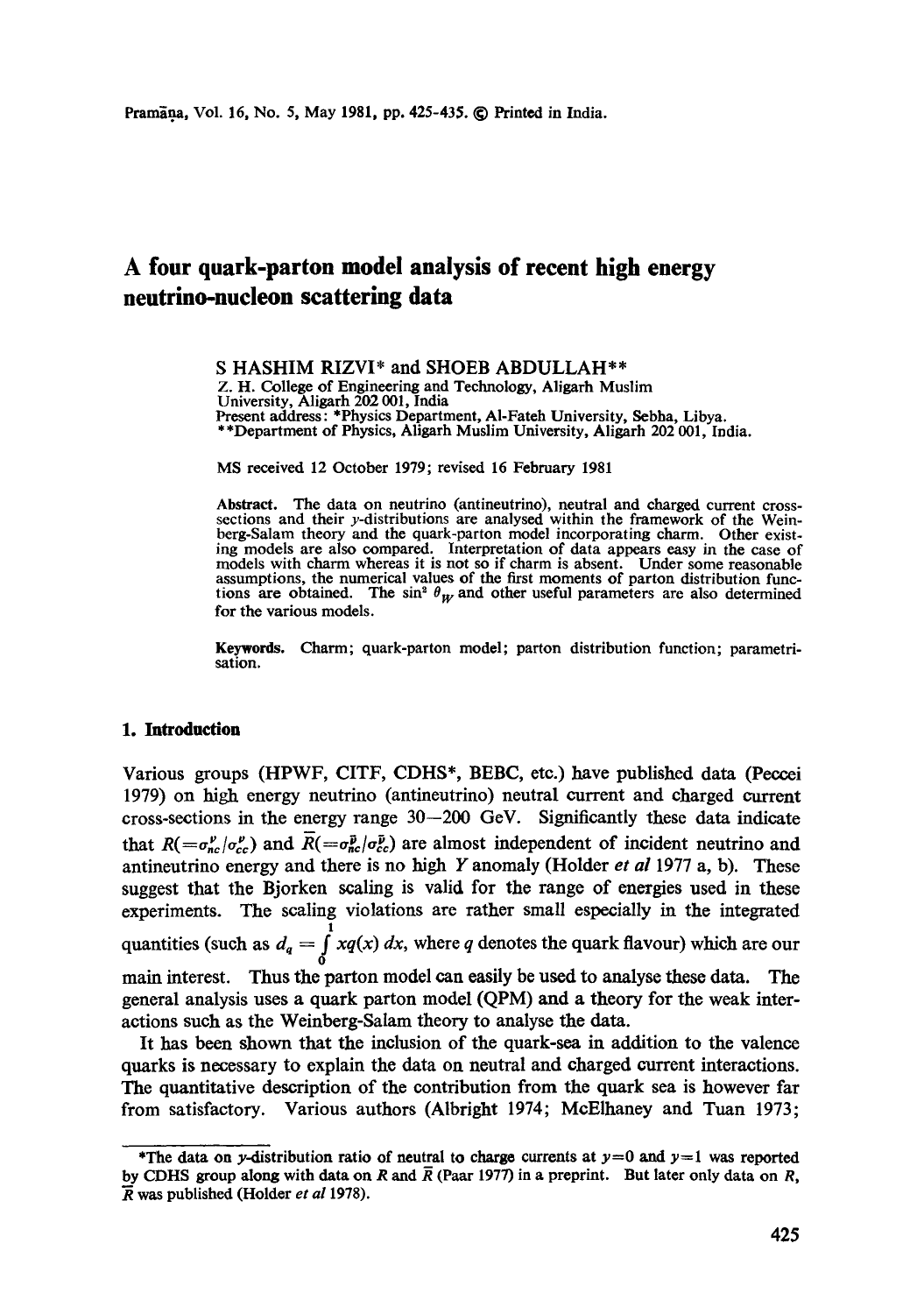Barger and Phillips 1974; Field and Feynman 1977; Ross and Sachrajda 1979; Tsukerman 1979; Buras and Gaemers 1978) have used different parametrisations to quantitatively estimate the contribution of the sea and it appears that while the inclusion of sea is necessary, a proper description is lacking. Most of these authors have used a quark-parton model with two and/or three flavours and have tried to calculate the contributions of antiquarks and strange quarks from the sea. Some of them have discussed the difference between the antiquark contributions from the upquark and downquark, *i.e.* taking a non-SU(2) symmetric core. Possibilities of a charge-asymmetric core have also been discussed (Ross and Sachrajda 1979; Sarma and Godbole 1980). These authors have however not considered the effect of charm whose presence in the core at these high energies (2000 GeV) cannot be ignored. In this paper we have considered the effect of charm and have analysed the available data in a quark-parton model with four flavours (i.e.  $u$ ,  $d$ ,  $s$  and  $c$ ) assuming the Weinberg-Salam theory. We find that the inclusion of charm greatly improves the interpretation of the present data.

An accurate determination of the quark sea in the nucleon is desirable because recent studies on the scattering of  $\pi$ , P and  $\bar{p}$  beams from the nuclei (Kaplan *et al* 1978; Anderson *et al* 1979; Lefranequis 1980) indicate a large contribution from the nuclear sea (Kienzle 1979; Pilcher 1980). An understanding of the nuclear sea contributions requires a knowledge of the nucleon sea *(i.e.* quark sea in the nucleon). At the energies, where such experiments are done, it is likely that the charm will make its presence felt.

In § 2, we derive the general expression for R,  $\overline{R}$  and Y distributions for the charged and the neutral current data. Under some general assumptions about the core, the first moments of the patton distribution and the Weinberg-angle are determined. In  $\S$  3, we briefly review the results of other analyses and compare them with our results. The conclusions reached from our analysis are summarised in § 4.

## **2. Analysis**

Using the neutrino-nucleon scattering data (Peccei 1979; Paar 1977) and the electroproduction data (Perkins 1977), different sets of values for the first moments of parton distribution functions and  $\sin^2 \theta_W$  are obtained. The predictions of similar models (Albright 1974; McElhaney and Tuan 1973; Barger and Phillips 1974; Field and Feynman 1977) reported in literature and which do not include charm are compared with our data. It is found that these models which do not include charm have serious difficulties in explaining the data whereas it is not so with our proposed parametrisation of the charm model.

#### 2.1 *Formulae*

The weak and electromagnetic interactions of nucleons including charm are described in the Weinberg-Salam model by the Lagrangian (Rizvi 1975),

$$
\mathscr{L}_I^{(q)(UB)} = e J_\mu^{\text{em}} \cdot A_\mu + \frac{g}{2\sqrt{2}} (J_\mu^W W_\mu^\dagger + \text{h.c.}) + \frac{1}{2} (g^2 + g^{12})^{\frac{1}{2}} J_\mu^2 \cdot Z_\mu
$$
(1)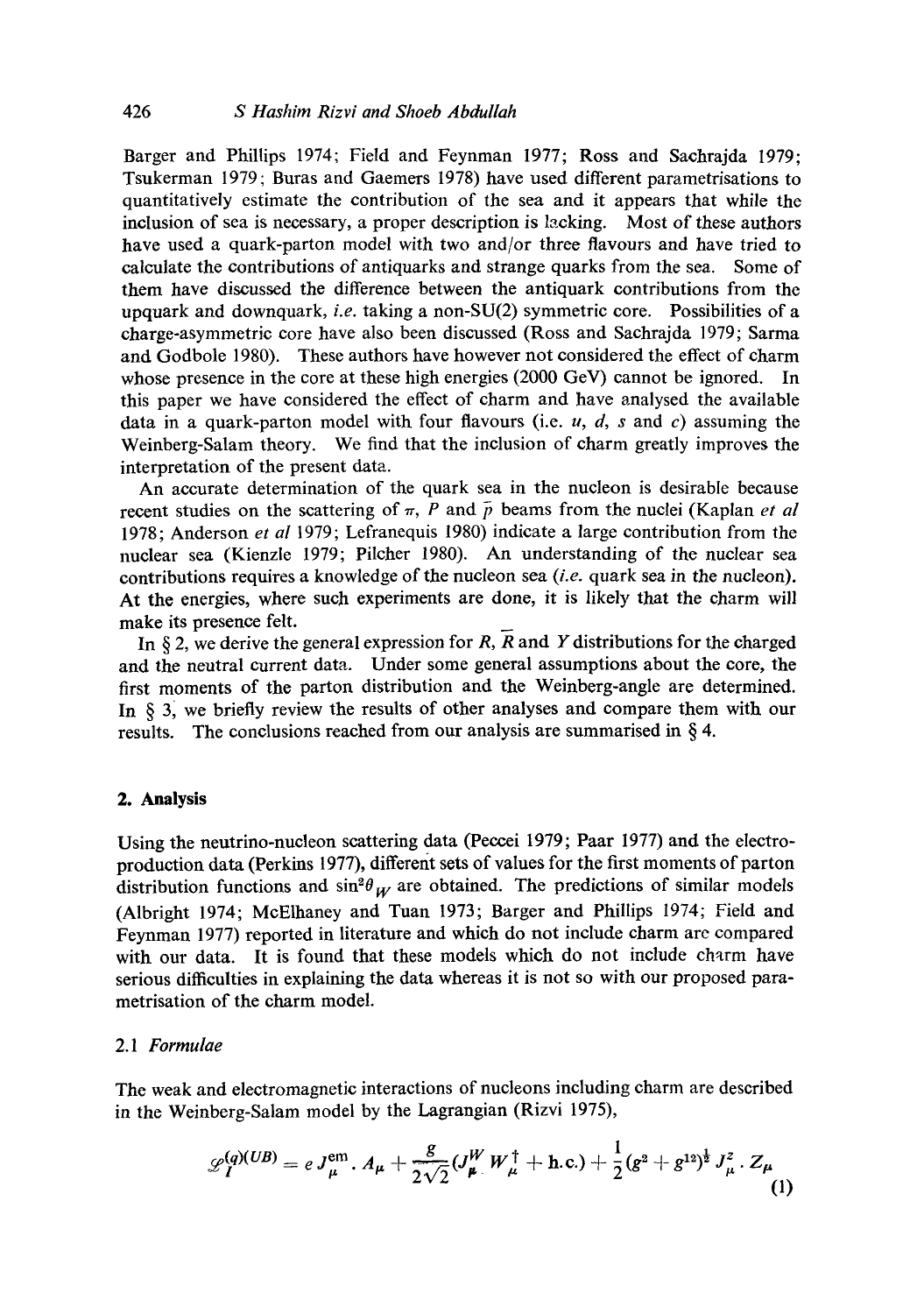with

$$
e = g'g/(g^{2} + g^{12})^{\frac{1}{2}}
$$
  
\n
$$
J_{\mu}^{em} = \bar{q} \gamma_{\mu} Q_{q},
$$
  
\n
$$
J_{\mu}^{W} = \bar{q} \gamma_{\mu} (1 - \gamma_{s}) Wq,
$$
  
\n
$$
J_{\mu}^{z} = \frac{1}{2} [\bar{q} \gamma_{\mu} (1 - \gamma_{s}) W^{0} q - 4 \sin^{2} \theta_{W} J_{\mu}^{em}],
$$
  
\n
$$
\int c
$$
  
\n(2)

where  $q = \begin{pmatrix} u \\ d \\ s \end{pmatrix}$  and  $\theta_W$  is the Weinberg angle.  $Q_q$ ; W and W<sup>o</sup> are the 4 × 4 matrix

given by Rizvi (1975). The ratios of the cross-sections for neutral and charged current reactions defined by

$$
R \equiv \sigma_{nc}^{\nu} / \sigma_{cc}^{\nu},
$$
  

$$
\overline{R} \equiv \sigma_{nc}^{\overline{\nu}} / \sigma_{cc}^{\overline{\nu}}
$$

are derived, in the four-quark-parton model, to be

$$
R = \left\{ \frac{1}{3} \left( d_{\tilde{u}} + d_{\tilde{d}} + 2d_{\tilde{c}} \right) + \left( d_u + d_d + 2d_s \right) \right\}^{-1}.
$$
\n
$$
\left\{ \frac{1}{2} \left( 1 - 2W \right) \left[ \left( d_u + d_d \right) + \frac{1}{3} \left( d_{\tilde{u}} + d_{\tilde{d}} \right) \right] + \frac{1}{2} \left( 1 - 8W/3 \right) \left( d_c + \frac{1}{3} d_{\tilde{c}} \right) \right\}
$$
\n
$$
+ \frac{1}{2} \left( 1 - 4W/3 \right) \left( d_s + \frac{1}{3} d_{\tilde{s}} \right) + 4W^2/27 \left[ 5(d_u + d_d + d_{\tilde{u}} + d_{\tilde{d}}) \right]
$$
\n
$$
+ 8(d_c + d_{\tilde{c}}) + 2(d_s + d_{\tilde{s}}) \right] \},
$$
\n(3)\n
$$
\tilde{R} = R(d_q \leftrightarrow d_{\tilde{d}}),
$$
\n(4)

where  $d_q$  and  $d_{\overline{q}}$  are the first moments of the parton distribution and are defined by,

$$
d_q = \int_0^1 x q(x) \ dx
$$

 $x, y$  are the Bjorken scaling variables given as,

$$
X=\frac{-q^2}{2M(E-E')}, Y=\frac{E-E'}{E}
$$

 $E$  is the incident neutrino energy,  $E'$  is the energy of the outgoing lepton. The various Y-distributions are derived to be,

$$
\left(\frac{d\sigma}{dY}\right)_{cc}^{pN} = \sigma_0[(1-Y)^2(d_{\tilde{u}}+d_{\tilde{d}}+2d_{\tilde{c}})+(d_u+d_d+2d_s)],
$$
 (5)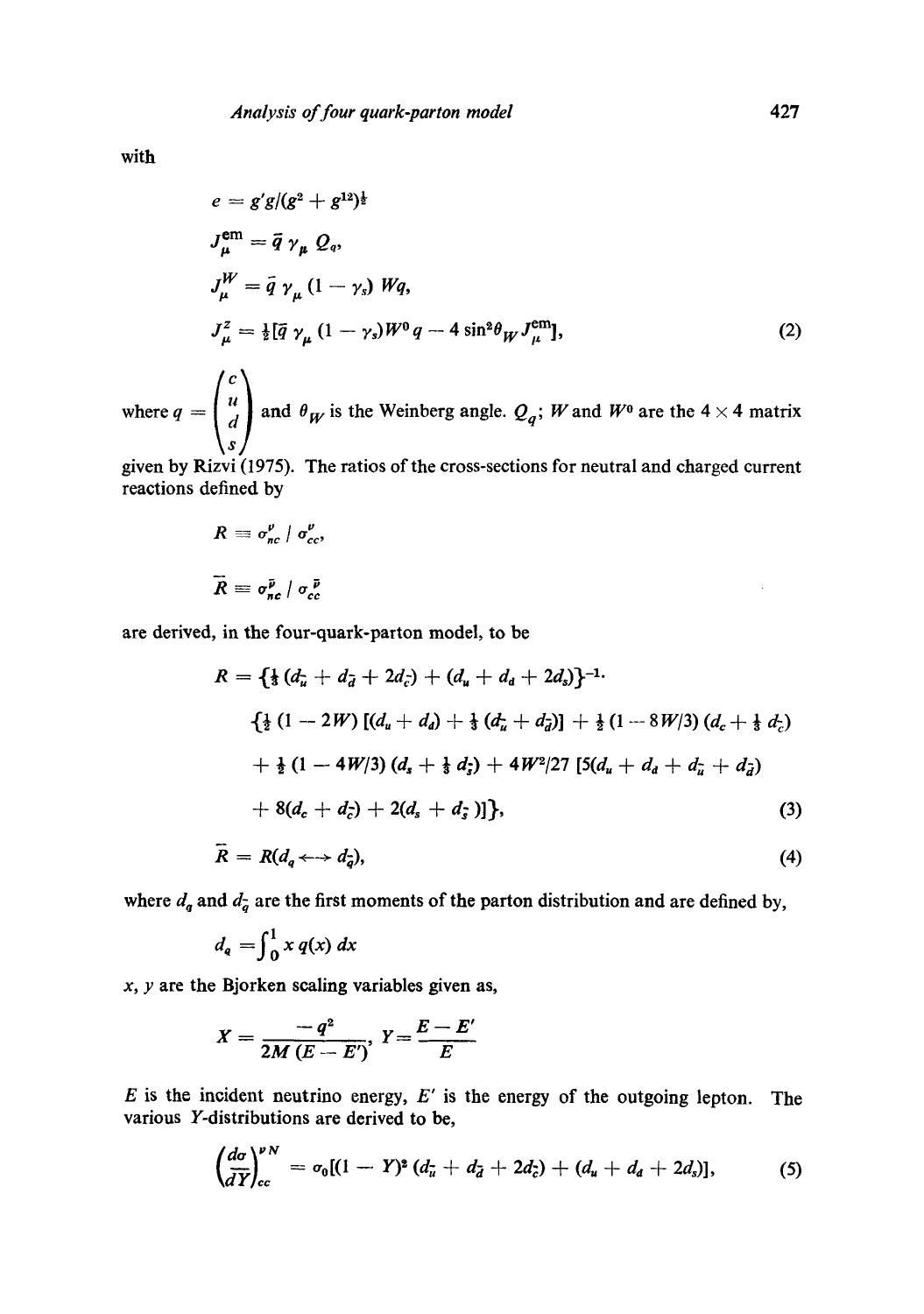$$
\left(\frac{d\sigma}{dY}\right)_{cc}^{pN} = \left(\frac{d\sigma}{dY}\right)_{cc}^{pN} (d_q \leftrightarrow d_{\bar{q}})
$$
\n
$$
\left(\frac{d\sigma}{dY}\right)_{nc}^{pN} = \sigma_0 \left\{\frac{1}{2} (1 - 2W) \left[ (d_{\bar{u}} + d_{\bar{d}}) (1 - Y)^2 + (d_u + d_d) \right] \right\}
$$
\n
$$
+ \frac{1}{2} (1 - 8W/3)
$$
\n
$$
\left[ (1 - Y)^2 d_{\bar{c}} + d_c \right] + \frac{1}{2} (1 - 4W/3) \left[ (1 - Y)^2 d_{\bar{s}} + d_{\bar{s}} \right]
$$
\n
$$
+ \frac{W^2}{9} \left[ 1 + (1 - Y)^2 \right] \left[ 5(d_u + d_d + d_{\bar{u}} + d_{\bar{d}}) + 8 (d_c + d_{\bar{c}}) \right]
$$
\n
$$
+ 2(d_s + d_{\bar{s}}) \right\}, \tag{7}
$$

$$
\left(\frac{d\sigma}{d\bar{Y}}\right)_{nc}^{\bar{p}N} = \left(\frac{d\sigma}{d\bar{Y}}\right)_{nc}^{\bar{p}N} (d_q \leftrightarrow d_{\bar{q}})
$$
\n(8)

where  $\sigma_0 = G^2 M E / \pi$ , E in GeV and  $W = \sin^2 \theta_W$ . The various form factors occurring in the electron-nucleon and the neutrino-nucleon scattering are given by

$$
F_2^{ep}(x) = \{x[4/9 (u(x) + \bar{u}(x) + c(x) + \bar{c}(x))
$$
  
+ 1/9 (d(x) + \bar{d}(x) + s(x) + \bar{s}(x))]\}, (9)

$$
F_2^{en}(x) = x\{4/9 \left[d(x) + \bar{d}(x) + c(x) + \bar{c}(x)\right] + 1/9[u(x) + \bar{u}(x) + s(x) + \bar{s}(x)]\},\tag{10}
$$

$$
[xF_3^{\nu N}(x)]_{cc} = 2x\{\bar{c}(x) - s(x) + \frac{1}{2}[\bar{u}(x) + \bar{d}(x) - u(x) - d(x)]\}, \quad (11)
$$

$$
[F_2^{\nu N}(x)]_{cc} = 2x\{s(x) + \bar{c}(x) + \frac{1}{2}[u(x) + \bar{u}(x) + d(x) + \bar{d}(x)]\},\qquad(12)
$$

$$
[XF_{3}^{\nu N}(x)]_{nc} = X\{(2c_{v}c_{A}) [c(x) - c(x) + \frac{1}{2} (\bar{u}(x) - u(x) + \bar{d}(x) - d(x))]
$$
  
+ 2(c\_{v}c\_{A'}) [ \bar{s}(x) - s(x) + \frac{1}{2} (\bar{u}(x) - u(x) + \bar{d}(x) - d(x)) ] \}, (13)  

$$
[F_{2}^{\nu N}(x)]_{nc} = X\{(c_{v}^{2} + c_{A}^{2}) [c(x) + \bar{c}(x) + \frac{1}{2} (u(x) + \bar{u}(x) + d(x) + \bar{d}(x))]
$$
  
+ (c\_{v}^{2} + c\_{A}^{2}) [s(x) + \bar{s}(x) + \frac{1}{2} (u(x) + \bar{u}(x) + d(x) + \bar{d}(x)) ] \}, (14)

where  $c_v$ ,  $c_A$ , etc. are the coupling strengths of the vector and axial vector currents. In the Weinberg-Salam model they are given by

$$
c_v = (\frac{1}{2} - \frac{4}{3}\sin^2\theta_W), \ \ c_{V'} = (\frac{1}{2} - \frac{2}{3}\sin^2\theta_W), \ \ c_A = c_{A'} = \frac{1}{2}.\tag{15}
$$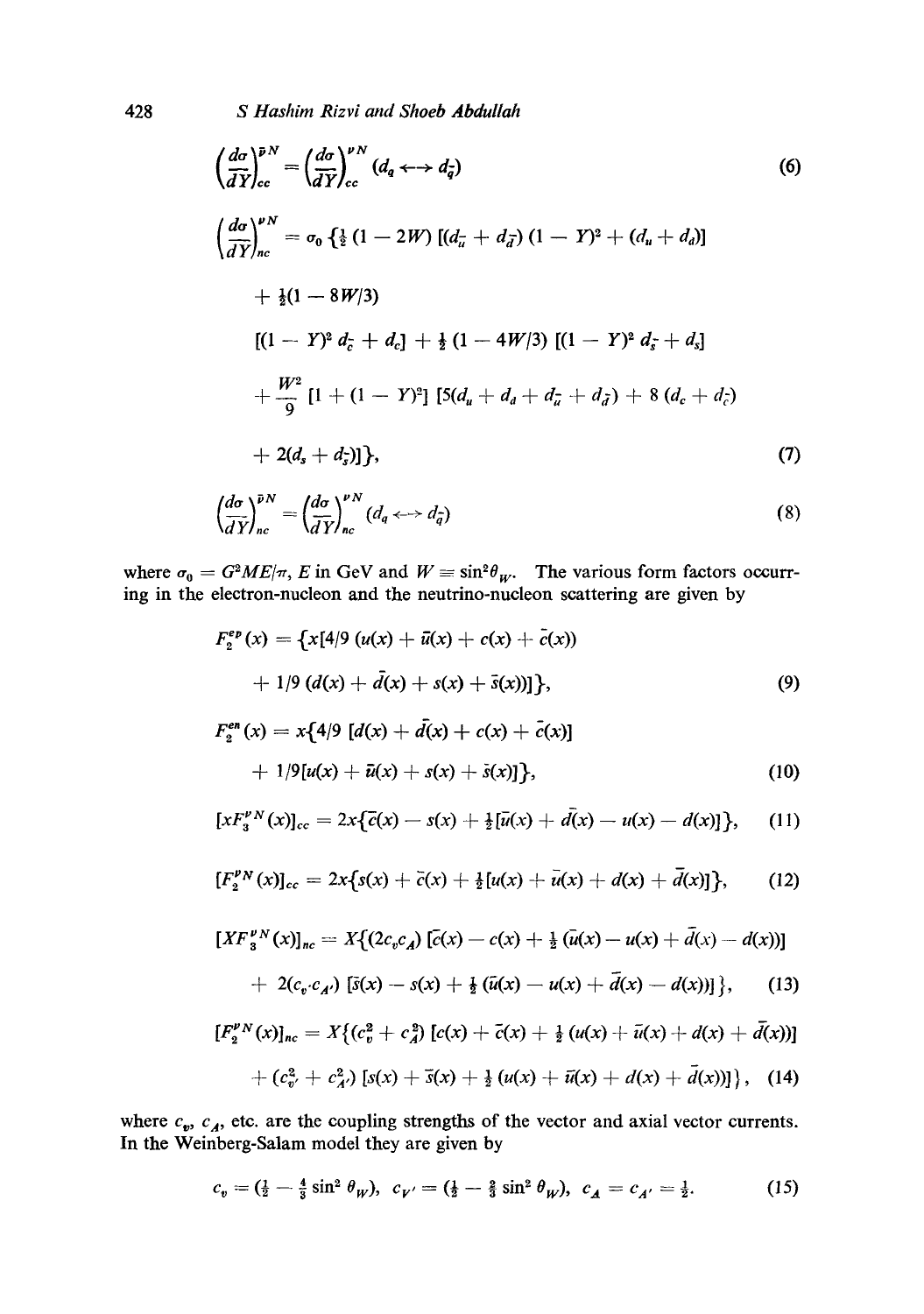We now define the following quantities,

$$
B^{\nu} = -\int_0^1 x F_3^{\nu N}(x) dx \bigg/ \int_0^1 F_2^{\nu N}(x) dx \qquad (16)
$$

$$
\langle Y \rangle \equiv \int_0^1 Y \left( \frac{d\sigma}{dY} \right) dy \left[ \int_0^1 \left( \frac{d\sigma}{dY} \right) dY. \right] \tag{17}
$$

Then the average energy carried by the neutrino,

$$
\langle E/E \rangle = 1 - \langle Y \rangle. \tag{18}
$$

Some of the corresponding relations in three quark-parton model, that we need for our analysis are given as (Rizvi 1975)

$$
\left(\frac{d\sigma}{dY}\right)_{cc}^{pN} = \sigma_0 \left[ (1 - Y)^2 (d_{\tilde{u}} + d_{\tilde{d}}) + (d_u + d_d) \cos^2\theta_c + 2d_s \sin^2\theta_c \right] \quad (19)
$$
\n
$$
\left(\frac{d\sigma}{dY}\right)_{nc}^{pN} = \sigma_0 \left\{ 1/2 (1 - 2W) \left[ (d_{\tilde{u}} + d_{\tilde{d}}) (1 - Y)^2 + (d_u + d_d) \right] \right\}
$$
\n
$$
+ 1/2 (1 - 4W/3) \left[ (1 - Y)^2 d_{\tilde{s}} + d_s \right] + W^2/9 \left[ 1 + (1 - Y)^2 \right]
$$
\n
$$
\left[ 5 (d_u + d_a + d_{\tilde{u}} + d_{\tilde{d}}) + 2 (d_s + d_{\tilde{s}}) \right] \}
$$
\n
$$
\theta_c : \text{Cabilobo angle.}
$$
\n(20)

### 2.2 *First moments of parton distribution functions*

In order to extract the first moments of parton distribution functions  $(d<sub>q</sub>)$  from the data, we make some reasonable assumptions about the core. We define

$$
d_{q} = d_{q}^{\text{ valence}} + d_{q}^{\text{ sea}},
$$

i.e.  $d_u = d_u^{\text{ valence}} + d_u^{\text{ sea}}, d_d = d_d^{\text{ valence}} + d_d^{\text{ sea}}$ 

and 
$$
d^{sea} = d_u^{sea} + d_d^{sea} + d_u^+ + d_d^+ + d_s^+ + d_c^+
$$

and make the following assumptions:

- (i)  $d_u^{\text{valence}} = 2d_d^{\text{valence}}$ ,
- (ii) Assume the sea to be charged symmetric\*\*

i.e. 
$$
d_q = d_{\overline{q}}
$$
.

*<sup>~</sup>t\*lt " "* If the Pauh exclusion principle operates as effectively as was emphasised by Ross and Sachrajda (1979) and Barrois (1977) then the contribution of the core part of the quark having non-zero valence part will be different from the contribution of its antiquark in the sea and the charge symmetry will not hold.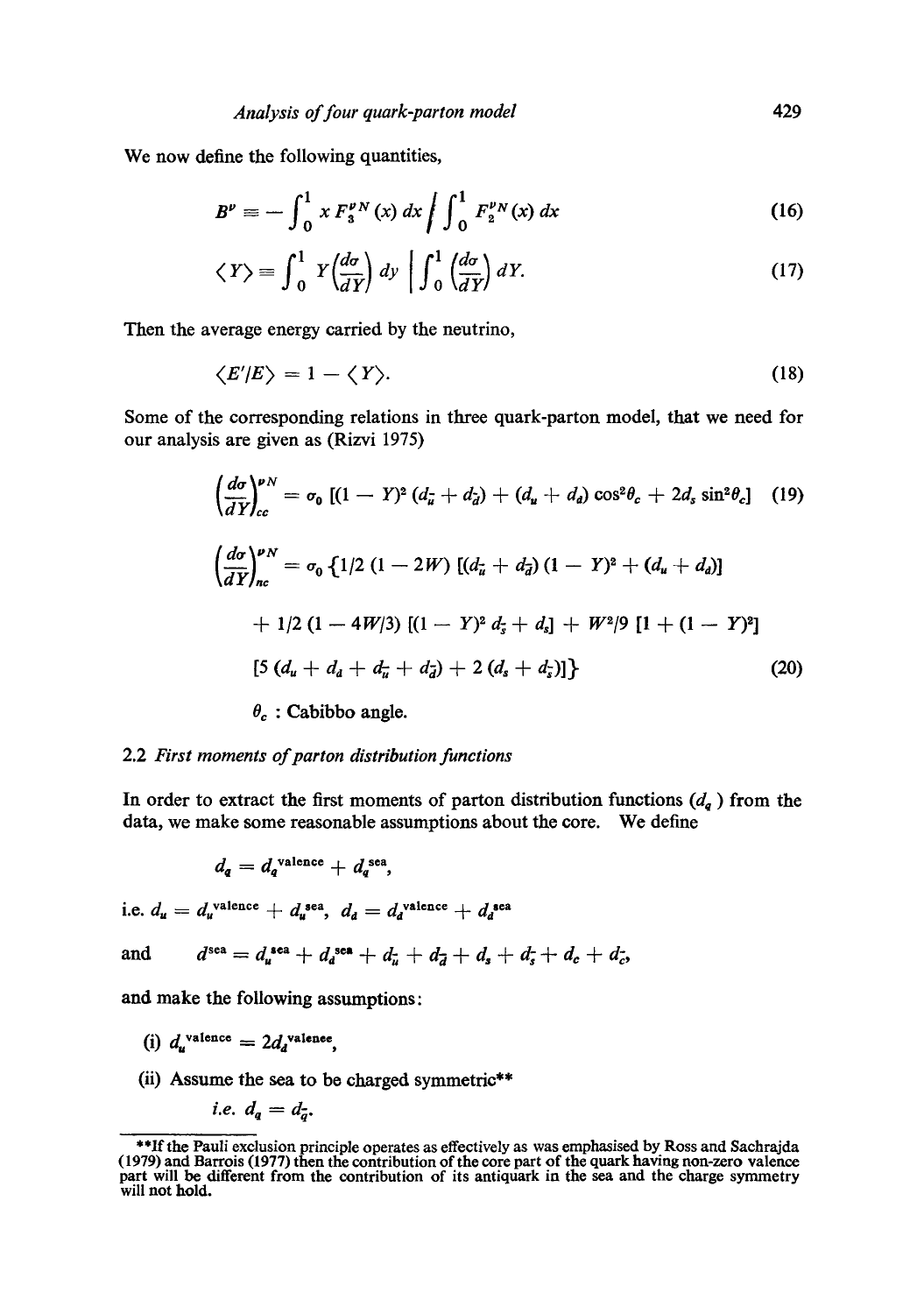(iii) Assume the sea to be either (a) SU(4) symmetric or (b) SU(3) symmetric.

i.e. (iii) 
$$
d_u^{\text{sea}} = d_d^{\text{sea}} = d_s = d_c,
$$
  
(iii)  $d_u^{\text{sea}} = d_d^{\text{sea}} = d_s.$ 

Using these assumptions and the various sets of data, different sets of parameters (ds) could be obtained. We find four such parametrisations which are given in table 1. While extracting ds, we have also calculated  $\sin^2 \theta_W$  in all these cases and these are also given in table 1.

# **3. Comparison with earlier work**

In this section we first derive some constraints on the first moments of the parton distribution function which are implied by the following data (Paar 1977):

$$
\left(\frac{d\sigma^{\nu}}{dY}\right)_{y=0}^{nc} / \left(\frac{d\sigma^{\nu}}{dY}\right)_{y=0}^{cc} = 0.29. \tag{21}
$$

**Table 1.** First moments of parton distribution functions and  $\sin^2 \theta_W$  in charm parametrisations.

| Parametrisation/data<br>used                                                                                                                                                                                                                                                                                                                                                                                             | <b>Assumptions</b><br>made                | $d_u$ | $d_d$                  |                        | $d_u - d_c$                   | $\sin^2\theta_W$ |
|--------------------------------------------------------------------------------------------------------------------------------------------------------------------------------------------------------------------------------------------------------------------------------------------------------------------------------------------------------------------------------------------------------------------------|-------------------------------------------|-------|------------------------|------------------------|-------------------------------|------------------|
|                                                                                                                                                                                                                                                                                                                                                                                                                          |                                           |       | 0.138                  | 0.018                  | 0.018                         | $0 - 27$         |
|                                                                                                                                                                                                                                                                                                                                                                                                                          |                                           |       | $+0.088 + 0.01$        | $+0.01$                | $\pm$ 0.01                    | $\pm$ 0.04       |
| $\uparrow$ $\uparrow$ $\uparrow$ $\uparrow$ $\uparrow$ $\uparrow$ $\uparrow$ $\uparrow$ $\uparrow$ $\uparrow$ $\uparrow$ $\uparrow$ $\downarrow$ $\uparrow$ $\uparrow$ $\uparrow$ $\uparrow$ $\uparrow$ $\uparrow$ $\uparrow$ $\uparrow$ $\uparrow$ $\uparrow$ $\uparrow$ $\uparrow$ $\uparrow$ $\uparrow$ $\uparrow$ $\uparrow$ $\uparrow$ $\uparrow$ $\uparrow$ $\uparrow$ $\uparrow$ $\uparrow$ $\uparrow$ $\uparrow$ |                                           |       |                        |                        |                               |                  |
| $\uparrow \uparrow R = (0.29 + 0.01)$                                                                                                                                                                                                                                                                                                                                                                                    |                                           |       |                        |                        |                               |                  |
| $\int F_2^{ep}(x)dx = 0.16 \pm 0.005$ ,                                                                                                                                                                                                                                                                                                                                                                                  | (i), (ii), (iiib) $0.255$ $0.135$ $0.015$ |       |                        |                        | 0.022                         | 0.26             |
|                                                                                                                                                                                                                                                                                                                                                                                                                          |                                           |       |                        | $+0.088 + 0.01 + 0.01$ | $+0.01$                       | $+0.04$          |
| $\int F_2^{en}(x)dx = 0.12 \pm 0.008$                                                                                                                                                                                                                                                                                                                                                                                    |                                           |       |                        |                        |                               |                  |
| $R = 0.29 \pm 0.01$ † †, $\overline{R} = 0.35 \pm 0.03$                                                                                                                                                                                                                                                                                                                                                                  |                                           |       |                        |                        |                               |                  |
| $\int F_2^{ep}(x)dx = 0.16 \pm 0.005$ , (i), (ii), (iiia) 0.258                                                                                                                                                                                                                                                                                                                                                          |                                           |       | 0.138                  | 0.018                  | 0.018                         | 0.26             |
|                                                                                                                                                                                                                                                                                                                                                                                                                          |                                           |       |                        |                        | $+0.088 + 0.01 + 0.01 + 0.01$ | $+0.04$          |
| $\int$ F <sub>s</sub> <sup>n</sup> (x)dx = 0.12 + 0.008                                                                                                                                                                                                                                                                                                                                                                  |                                           |       |                        |                        |                               |                  |
| $\int \int_0^{\pi} \left( \frac{d\sigma^{\bar{\nu}}}{d\nu} \right)_{\nu=1}^{nc} \int \left( \frac{d\sigma^{\bar{\nu}}}{d\nu} \right)_{\nu=1}^{cc} = 0.5 \pm 0.05$                                                                                                                                                                                                                                                        |                                           |       |                        |                        |                               |                  |
| $\int F_2^{ep}(x)dx = 0.16 \pm 0.005$ , (i), (ii), (iiib) 0.258                                                                                                                                                                                                                                                                                                                                                          |                                           |       | 0.138                  | 0.108                  | 0.017                         | 0.25             |
|                                                                                                                                                                                                                                                                                                                                                                                                                          |                                           |       | $+0.088 + 0.01 + 0.01$ |                        | $+0.01$                       | $+0.04$          |
| $\int$ F <sub>s</sub> <sup>n</sup> (x)dx = 0.12 + 0.008                                                                                                                                                                                                                                                                                                                                                                  |                                           |       |                        |                        |                               |                  |
| $\left(\frac{d\sigma^{\bar{\nu}}}{dv}\right)^{nc}_{v=1} / \left(\frac{d\sigma^{\bar{\nu}}}{dv}\right)^{cc}_{v=1} = 0.5 \pm 0.05$                                                                                                                                                                                                                                                                                         |                                           |       |                        |                        |                               |                  |
| $\int \int \frac{d\sigma^{\vec{p}}}{d\sigma} dx$ $\int \frac{d\sigma^{\vec{p}}}{d\sigma} dx$ $\int \frac{d\sigma^{\vec{p}}}{d\sigma} dx$ $= 0.3 \pm 0.03$                                                                                                                                                                                                                                                                |                                           |       |                        |                        |                               |                  |

t(Perkins 1977), † † (Peccei 1997), † † † (Paar 1977).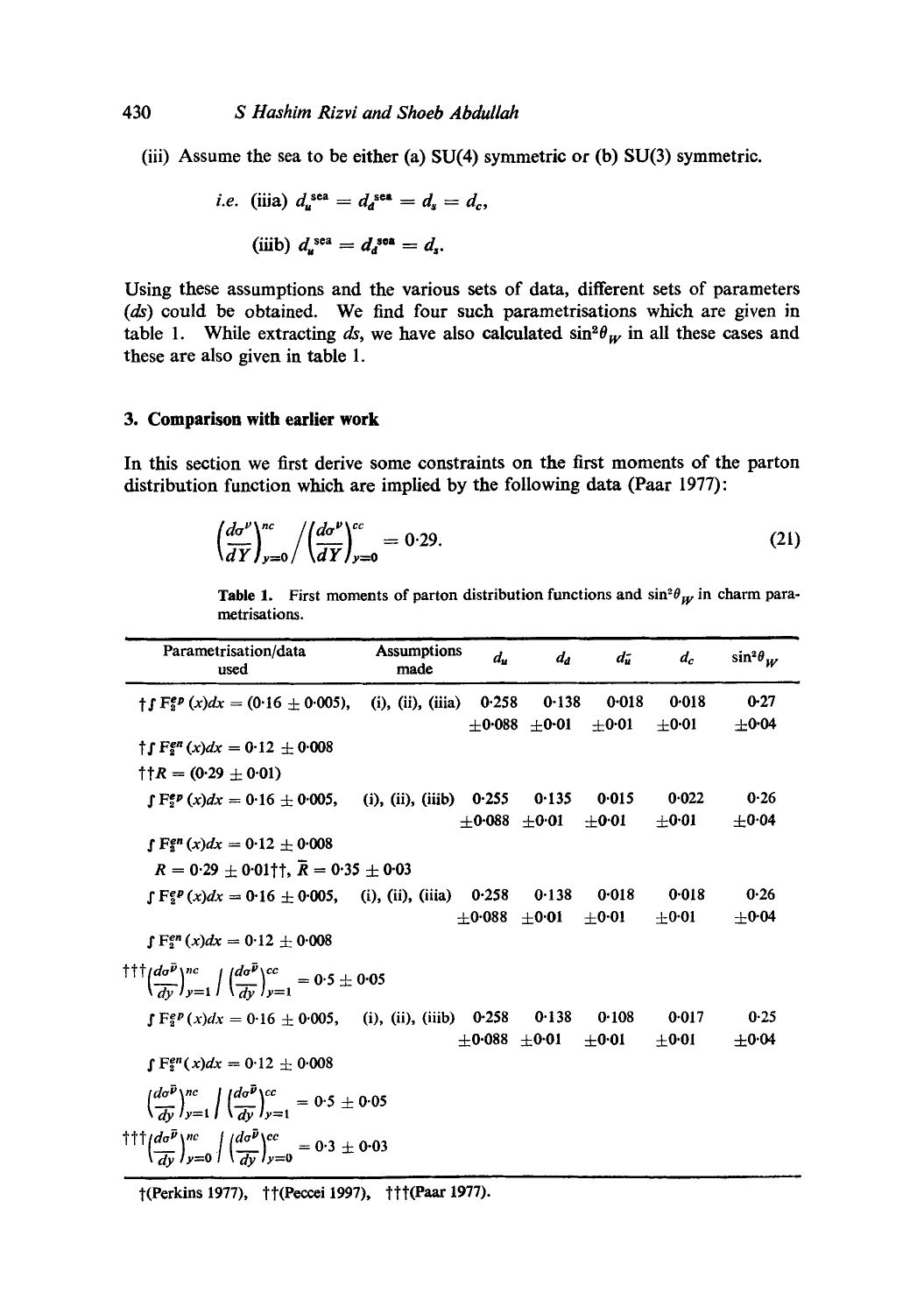In the quark-parton model with four flavours, using (5), (7) and (21), we get

$$
\{2W^{2}/9 \left[5(d_{u} + d_{u} + d_{d} + d_{d}) + 8(d_{c} + d_{c}) + 2(d_{s} + d_{s})\right] \}
$$
  
-  $W \left[(d_{u} + d_{d} + d_{u} + d_{d}) + \frac{4}{3}(d_{c} + d_{c}) + \frac{2}{3}(d_{s} + d_{s})\right]$   
+  $\frac{1}{2} [d_{u} + d_{d} + d_{u} + d_{d} + d_{c} + d_{c} + d_{s} + d_{s}]$   
- 0:29  $[(d_{u} + d_{d} + 2d_{c}) + (d_{u} + d_{d} + 2d_{s})]\} = 0$  (22)

This gives the constraints for physically acceptable (real and positive) values of  $\sin^2\theta_w$ as,

$$
\epsilon_c - \epsilon_s < 14.4 \qquad \qquad \text{(positivity constraint)}, \tag{23}
$$

$$
0.313 \epsilon_s + 1.287 \epsilon_c < 1 \quad \text{(relity constraint)}, \tag{23a}
$$

 $d_u + d_d$   $d_u + d_d$   $d_u + d_d$   $d_u + d_d$   $d_u + d_d$ 

where  $\epsilon = \frac{d_{\bar{x}} + d_{\bar{d}}}{dt}$ ,  $\epsilon_s = \frac{2d_s}{dt} = \frac{2d_{\bar{s}}}{dt}$ ,  $\epsilon_c = \frac{2d_c}{dt} = \frac{2d_{\bar{c}}}{dt}$  (24)

We derive a similar inequality in the case of quark-parton models with three flavours, so that we can compare various earlier results which do not take into account the effect of charm. Using (19), (20) and (21) we get,

$$
\{2W^2/9 \left[ 5(d_u + d_{\overline{u}} + d_a + d_{\overline{d}}) + 2(d_s + d_{\overline{s}}) \right] \}
$$
  
-  $W \left[ (d_{\overline{u}} + d_{\overline{d}} + d_u + d_a) + \frac{2}{3} (d_s + d_{\overline{s}}) \right]$   
+  $\frac{1}{2} \left[ (d_u + d_a + d_{\overline{u}} + d_{\overline{d}} + d_s + d_{\overline{s}}) \right]$   
- 0.29  $[d_{\overline{u}} + d_{\overline{d}} + (d_u + d_d) \cos^2 \theta_c + 2d_s \sin^2 \theta_c] \} = 0$  (25)

which gives

$$
\epsilon > 4.76 \epsilon_s - 0.376 \left(\epsilon, \epsilon_s \text{ are as defined in (24)}\right), \tag{26}
$$

as the constraint for having physically acceptable values of  $\sin^2\theta_w$ .

The constraints  $(23, 23a)$  are likely to be satisfied in all  $4-\text{QPM}$  parametrisations as  $\epsilon_c$ ,  $\epsilon_s$  are small quantities (of the order of  $10^{-1}$  -10<sup>-2</sup>) and are obviously satisfied in our parametrisations listed in table 1. But the corresponding constraint in 3-QPM *i.e.* (equation (26)) is not satisfied in the parametrisations of Albright Mc-Elhaney and Tuan. However the Barger-Phillips and the Field-Feynman parametrisations do satisfy it, but the physically acceptable values of  $\sin^2 \theta_w$  obtained from (25) for these parametrisations are 0.40 and 0.35 respectively. These values are much higher than the present world average. The sin<sup>2</sup>  $\theta_W$  values obtained in different parametrisations and given in table 2 rule out the Albright parametrisation and the McElhaney Tuan parametrisation as they yield complex values. We therefore leave these two from our discussion.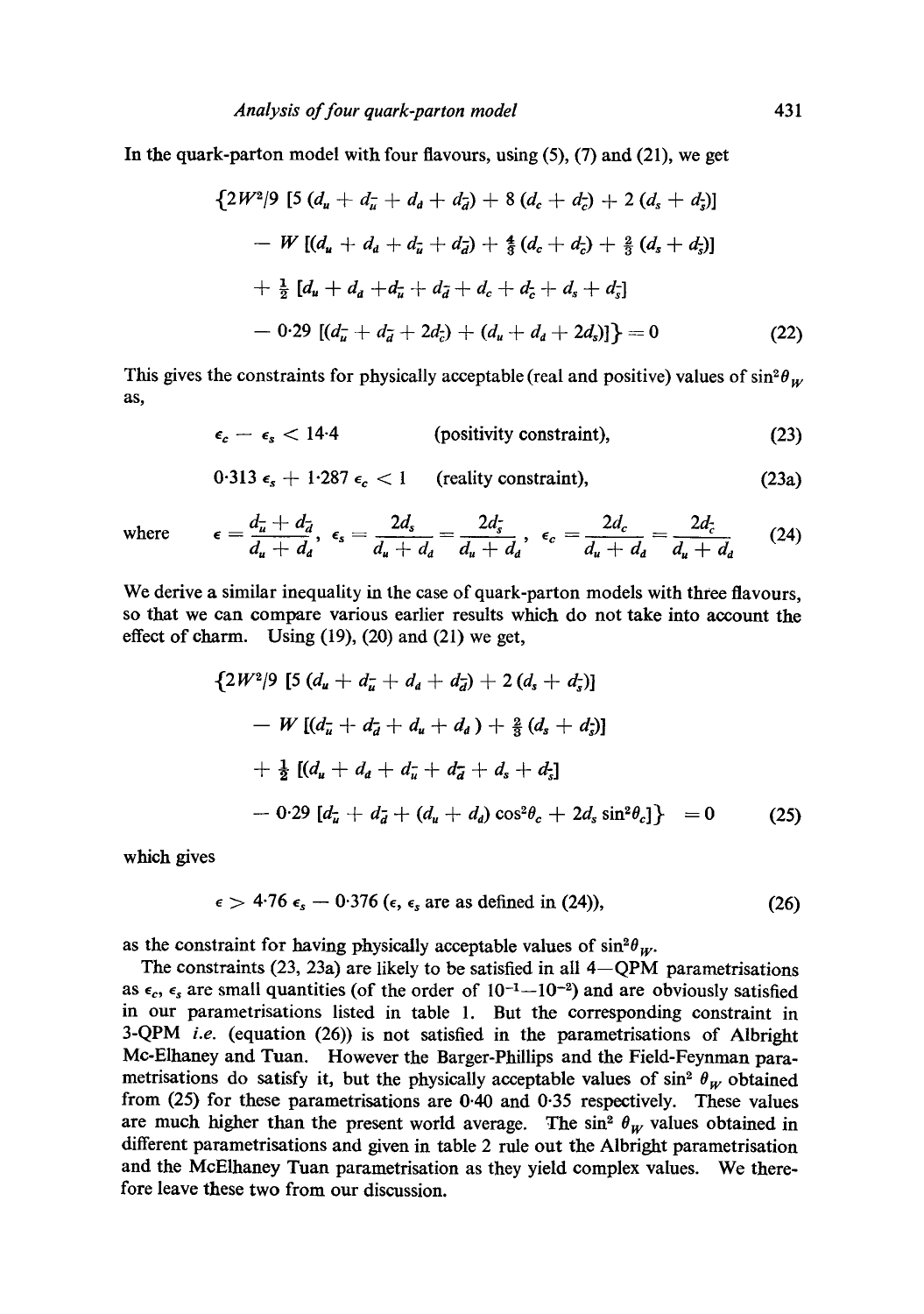After obtaining the *ds* and  $\sin^2 \theta_W$ , we have also calculated other physically interesting parameters like

$$
\int F_2^{ep}(x) dx, \int F_2^{en}(x) dx, R, \overline{R}, \left(\frac{d\sigma}{d\overline{Y}}\right)_{nc}^{p, \overline{p}} / \left(\frac{d\sigma}{d\overline{Y}}\right)_{cc}^{p, \overline{p}}
$$

at Y=0 and 1,  $B_{cc}$ ,  $B_{nc}$ ,  $\langle Y \rangle$  in the various model parametrisations. The significance of the parameters  $B_{cc}$  and  $B_{nc}$  is evident. They provide a clue to the structure of charged current and neutral current respectively. In this connection, the value of  $B_{nc}$  is of special interest. Also  $\langle Y \rangle$  is a measure of the average energy loss suffered by the incident lepton. Table 3 compares our parametrisations (table 1) with the

**Table 2.** Sin<sup>2</sup> $\theta_W$  for different parametrisations extracted from the data:

| Parametrisation  | Albright<br>(1974) | Mc-Elhaney<br>and Tuan<br>(1973) | Barger-<br><b>Phillips</b><br>(1974) | Field-<br>Feynman<br>(1977) | Charm para-<br>metrisation |
|------------------|--------------------|----------------------------------|--------------------------------------|-----------------------------|----------------------------|
| $\sin^2\theta_W$ | Complex            | Complex                          | 0.40                                 | 0.35                        | $0.26 + 0.04$              |

**Table 3. Experimental and calculated values of some parameters (defined in the text in different parametrisations).** 

| Parameter                                                                                                               |                       | Calculated values for       |                                    |                                  |  |  |
|-------------------------------------------------------------------------------------------------------------------------|-----------------------|-----------------------------|------------------------------------|----------------------------------|--|--|
|                                                                                                                         | Experimental<br>Value | Charm para-<br>metrisation* | Barger-Phillips<br>parametrisation | Field-Feynman<br>parametrisation |  |  |
| $\int F_2^{ep}(x)dx$                                                                                                    | 0.16 $\pm$ 0.016      | 0.16                        | 0.16                               | 0.16                             |  |  |
| $\int F_2^{en}(x)dx$                                                                                                    | $0.12 + 0.012$        | 0.12                        | 0.11                               | 0.12                             |  |  |
| R                                                                                                                       | $0.293 + 0.01$        | 0.29                        | 0.245                              | 0.27                             |  |  |
| $\overline{\mathbf{R}}$                                                                                                 | $0.35 \pm 0.03$       | 0.35                        | 0.4                                | 0.37                             |  |  |
| $\left(\frac{d\sigma^{\bar{p}}}{dY}\right)_{0}^{nc} / \left(\frac{d\sigma^{\bar{p}}}{dY}\right)_{0}^{cc}$               | 0.30 $\pm$ 0.03       | 0.31                        | 0.30                               | 0.30                             |  |  |
| $\left(\frac{d\sigma^{\vec{p}}}{dY}\right)_{1}^{nc}\ \left \ \left(\frac{d\sigma^{\vec{p}}}{dY}\right)_{1}^{cc}\right.$ | $0.50 + 0.05$         | 0.52                        | 1.71                               | $1-1$                            |  |  |
| $\left(\frac{d\sigma^{\pmb{\nu}}}{d\,Y}\right)_1^{nc}\Bigg/\left(\frac{d\sigma^{\pmb{\nu}}}{d\,Y}\right)_1^{cc}$        | 0.284                 | 0.28                        | 0.21                               | 0.25                             |  |  |
| $\sigma_{cc}^{\overline{\nu}}\Big/ \sigma_{cc}^{\nu}$                                                                   | 0.45                  | 0.46                        | 0.40                               | 0.47                             |  |  |
| $\sin^2\theta_W$                                                                                                        | 0.25                  | 0.26                        | $0-40$                             | 0.35                             |  |  |
| $\mathbf{B}^{\nu}_{cc}$                                                                                                 | 0.78                  | 0.59                        | 0.87                               | 0.80                             |  |  |
| $\mathbf{B}^{\pmb{\nu}}_{nc}$                                                                                           | 0.68                  | 0.56                        | 0.48                               | 0.44                             |  |  |
| $(a-b)$                                                                                                                 | 0.25                  | 0.22                        | 0.09                               | 0.15                             |  |  |
| $1 - \langle Y \rangle_{cc}^{VN}$                                                                                       |                       | 0.52                        | 0.506                              | 0.52                             |  |  |
| $1-\langle Y\rangle_{cc}^{\bar{p}N}$                                                                                    |                       | 0.62                        | 0.709                              | 0.70                             |  |  |
| $1 - \langle Y \rangle_{nc}^{\nu N}$                                                                                    |                       | 0.53                        | 0.535                              | 0.53                             |  |  |
| $1 - \langle Y \rangle_{nc}^{\bar{p}N}$                                                                                 |                       | 0.62                        | 0.595                              | 0.57                             |  |  |

\* $[d_u=0.257, d_d=0.137, d_u=d_d=d_s=d_s=0.017, d_c=d_c=0.019 \sin^2\theta_W=0.26]$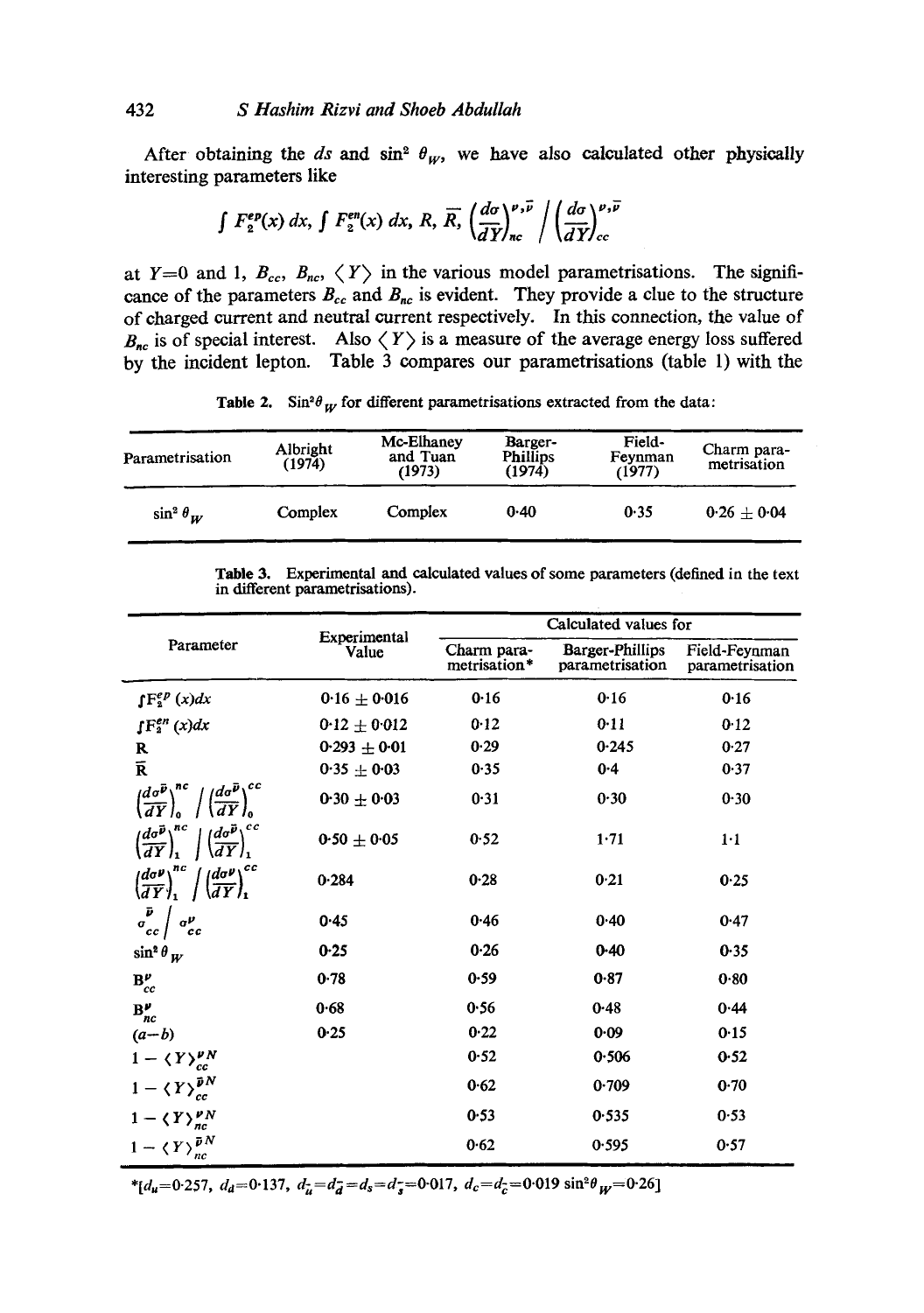experimental results as well as with those of the Barger-Phillips and the Field-Feynman model.

We find that the agreement between the calculated and the experimental values of the different parameters for example

$$
\left[R, \overrightarrow{R}, \sin^2 \theta_W, \left(\frac{d\sigma^{\nu, \overrightarrow{p}}}{d\overrightarrow{Y}}\right)^{nc}_{y=0, 1} / \left(\frac{d\sigma^{\nu, \overrightarrow{p}}}{d\overrightarrow{Y}}\right)^{cc}_{y=0, 1}\right]
$$

in the models of Barger-Phillips and Field-Feynman is very poor, while it is quite good for our parametrisations. It is noteworthy that our charm parametrisations give a good agreement with all the data except for  $B_{cc}$  and  $B_{nc}$ , where it is 25% off. Even in this ease, it gives better results than all other parametrisations.

# **4. Summary and conclusions**

We summarize below the main conclusions which can be drawn from our analysis:

(i) The first moments of parton distributions for charm parametrisations are listed in table 2. The central values for the parameters could be taken as

$$
d_{\mathbf{u}} = 0.257
$$
,  $d_{\mathbf{d}} = 0.137$ ,  $d_{\mathbf{u}} = d_{\mathbf{d}} = d_{\mathbf{s}} = d_{\mathbf{s}} = 0.017$ ,  $d_{\mathbf{c}} = d_{\mathbf{c}} = 0.019$ .

If we exclude charm and do a similar type of exercise to determine the first moments of parton distribution functions from the data on electroproduction (Perkins 1977) and Y-distribution (Paar 1977), we get,  $d_u = 0.27$ ,  $d_d = 0.15$ ,  $d_u = d_{\overline{d}} = d_s = d_{\overline{s}}$  $= 0.03$ ,  $W = 0.28$ . This value of sin<sup>2</sup>  $\theta_W$  is very much higher than the present world average and subsequently it gives  $R = 0.6$  and  $\overline{R} = 0.7$  which are nowhere near the data. Thus it lends support to our choice of including charm.

(ii) In our set of parameters, a measure of sea contribution, the ratio

$$
\overline{Q}/(Q+\overline{Q}) (Q^{(-)}) = d_u(-1) + d_d(-1) + d_s(-1) + d_c(-1)
$$

is found to be 0.12, which agrees with other experimental results (Banerjee 1977) given below:

| Experiment    | $Q/(Q + Q)$ ,   |
|---------------|-----------------|
| <b>CDHS</b>   | $0.12 + 0.02$ , |
| <b>BEBC</b>   | $0.11 + 0.03$   |
| <b>HPW</b>    | $0.14 + 0.03$ , |
| World average | $0.13 + 0.02$ . |

(iii) The constraints imposed by the Y-distribution data (Paar 1977) on reality and positivity of sin<sup>2</sup>  $\theta_W$  in 4-QPM (equationt (23) and (23a)) are satisfied quite well in all of our parametrisations (table 1).

The corresponding constraints in the 3-QPM are not satisfied in some of the models discussed in literature. The models of Barger-Phillips and Field-Feynman satisfy this constraint, but the values obtained for  $\sin^2 \theta_W$  in these parametrisations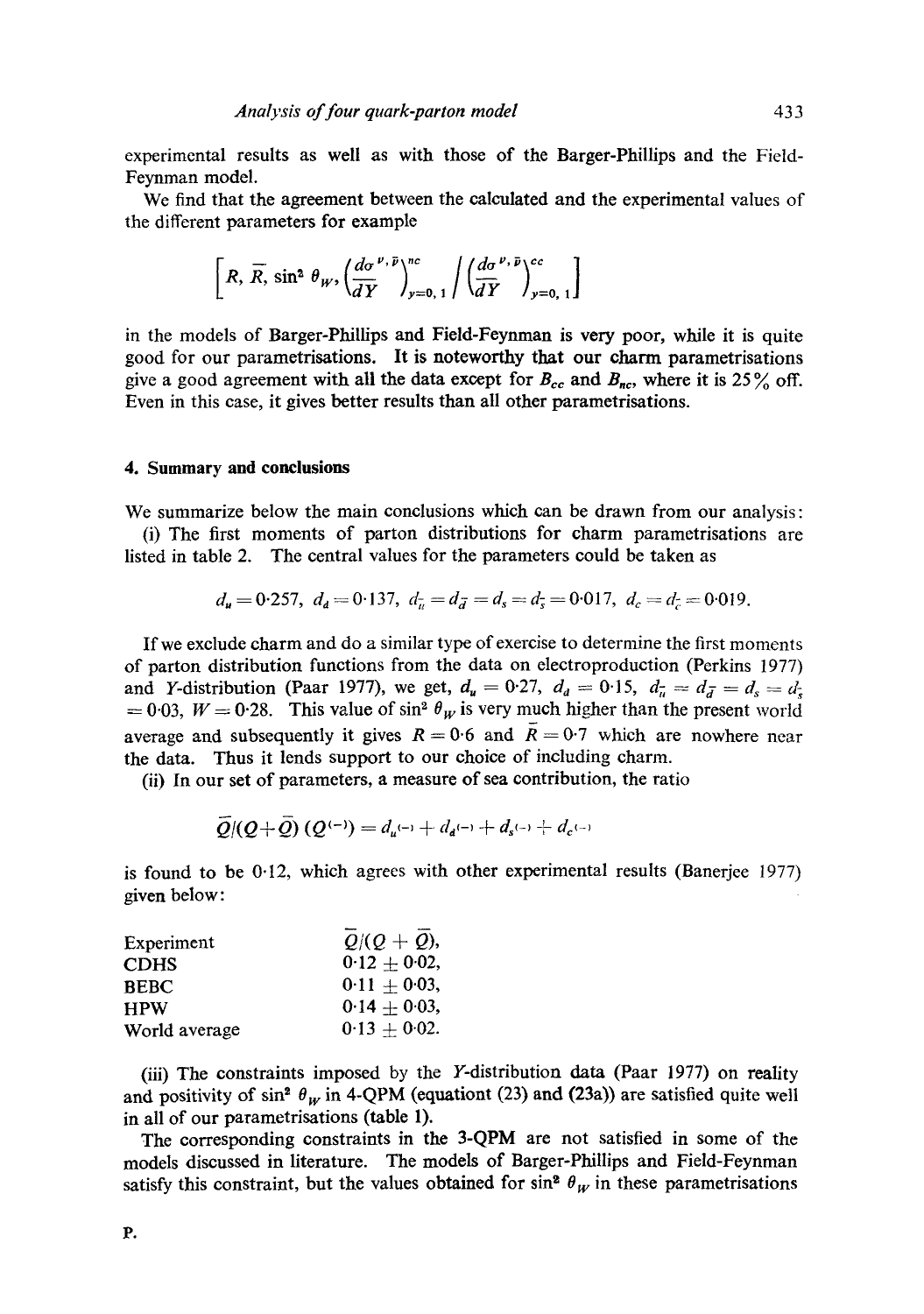are 0-35 and 0.40 respectively (table 2). These are much higher than the present world average and therefore result in their subsequent disagreement with the data (table 3).

(iv) The average energy loss suffered by the leptons in the neutrino-induced charged as well as neutral current reactions is less than that in  $\bar{\nu}$ -induced reactions. In our parametrisation, the loss in  $\nu$  case is about 50% and for  $\bar{\nu}$  induced reactions it is about 60%. The other two models considered also give the same value for the energy loss suffered by the lepton in v-induced reactions but give different results in  $\bar{\nu}$  induced reactions. This shows that the effect of presence of charm will be more accessible in  $\bar{\nu}$ -induced reactions than in  $\nu$ -induced reactions.

(v) The sets of parameters obtained in our analysis work exceedingly well with all the data except for  $B_{cc}$  and  $B_{nc}$ , where it is 25% off. Probably we need more refinement in the data to determine the parameters more successfully and having better agreement with the data on parameters like  $B_{nc}$ . This will help establish the character of the neutral current. The need for refinement in the data is also evident from the large error bars found in our analysis for the parameters (table 1).

This analysis has shown that models without charm cannot explain this data whereas our parametrisations with charm are successful in explaining the data.

We have found  $d_c = d_{\vec{c}} = 0.02 \pm 0.01$ , which is quite small and at a first glance, it appears that the exclusion of charm will not matter. But it is not so, when we put  $d_c = d_{\overline{c}} = 0$  where we have to take recourse to the 3-QPM formulae. In the neutral current sector, one can go from 4-QPM to 3-QPM by just neglecting charm. But in charge current reactions it is not so simple. In 3-QPM, we have Cabibbo suppressing terms. Many authors arbitrarily put  $\theta_c = 0$ , without any justification whereas in 4-QPM, they are automatically eliminated by the GIM Scheme. The desirable procedure is therefore to use 4-QPM, which does not require any assumption about the Cabibbo angle and consider the effect of charm. The analysis presented here emphasizes the need to analyse the high energy neutral current and charged current data in the models which include charm.

#### **References**

- Abott L F and Barnet P M 1978 *Phys. Rev. Lett.* 40 1303
- Albright C H 1974 *Nucl. Phys.* B70 486
- Anderson K J *et al* 1979 *Phys. Rev. Lett.* 42 944
- Banerjee S 1978 *Proc. IV High Energy Phys. Symposium,* Jaipur
- Barger V and. Phillips R J 1974 *Nucl. Phys.* B73 269
- Barrois B C 1977 *Nuovo Cimento* A38 50
- Burns A J and Gaemers K J F 1978 *NucL Phys.* B132 249
- Field R D and Feynman R P 1977 *Phys. Rev.* DIS 2590
- Holder Met *al* 1977a *Phys. Lett.* BT1 222
- Holder Met *al* 1977b *Phys. Lett.* B72 254
- Peccei R D 1979 Preprint MPI-PAE/PTH 59/78
- Kaplan D F *et al* 1978 *Phys. Rev. Lett.* 40 435
- Kienzle W 1979 Lepton and photon interactions at high energies, Proc. 1979 Int. Symp., (ed. Kirk and Abarbanel) p. 185

Lefraneqis 1980 Rapporteau's talk at the 20th Int. Conf. on High Energy Phys., Madison Mc-Elhaney R and Tuan S F 1973 *Phys. Rev.* D8 2267

Paar H P 1977 Contribution to 'Ettore Mayorana' Int. School of Sub-Nuclear Physics, Erice, Italy